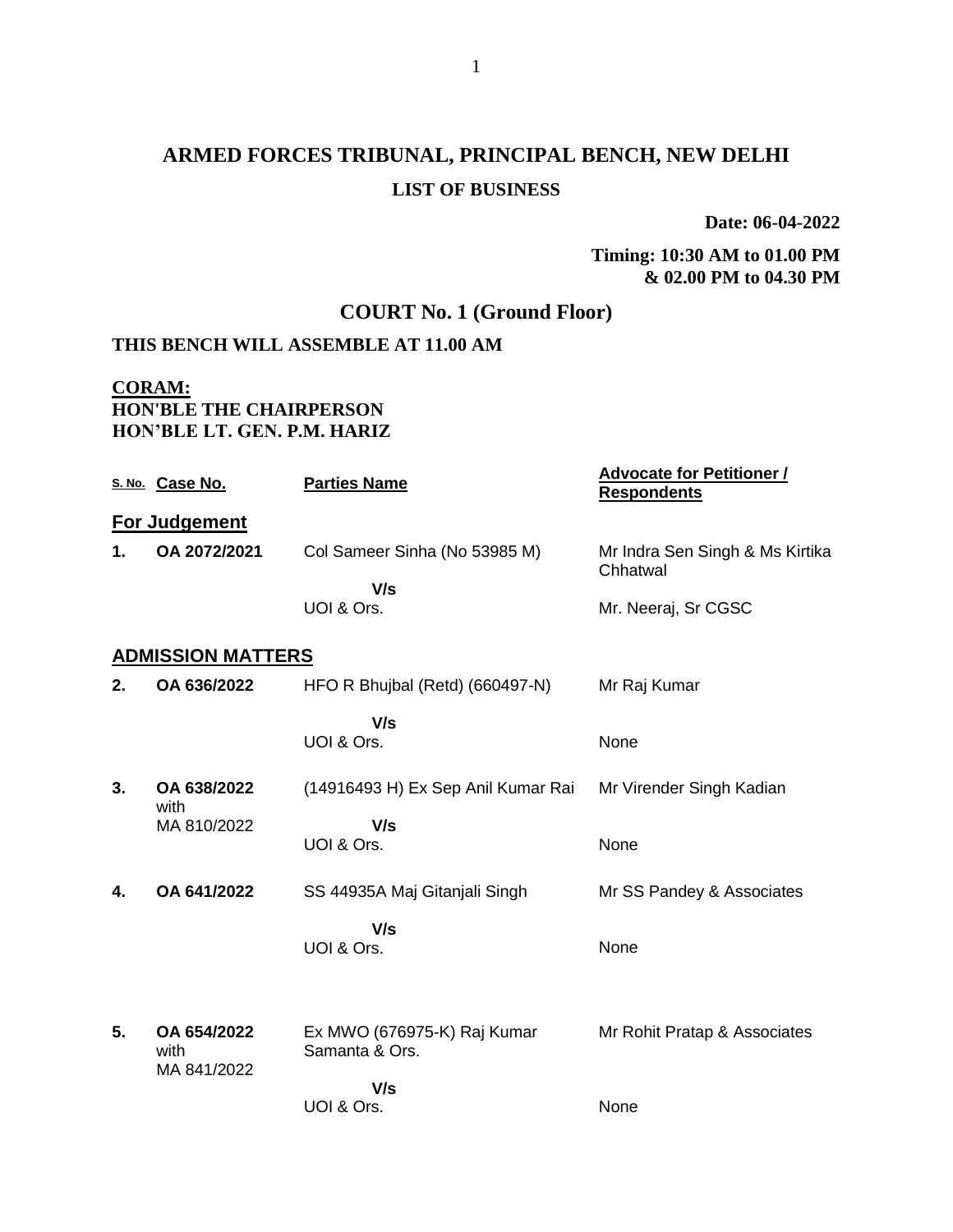Mr Manoj Kumar Gupta

None

**6. OA 655/2022** JWO S Subramanian (Retd) (607794)

UOI & Ors.

 **V/s**

|                    | <u>MA (EXECUTION)</u>                    |                                                  |                                                                     |
|--------------------|------------------------------------------|--------------------------------------------------|---------------------------------------------------------------------|
| 7.                 | MA 1401/2020<br>ın<br>OA 2113/2019       | Ex Sgt Chakkungal Prabhakaran<br>$(281741-A)$    | Ms. Pallavi Awasthi                                                 |
|                    |                                          | V/s<br>UOI & Ors.                                | Gp Capt Karan Singh Bhati, Sr<br>CGSC and Mr. Satya Ranjan<br>Swain |
| <b>WITH</b>        |                                          |                                                  |                                                                     |
| 8.                 | <b>RA 11/2021</b><br>in.<br>OA 2113/2019 | UOI & Ors.                                       | Gp Capt Karan Singh Bhati, Sr<br>CGSC and Mr. Satya Ranjan<br>Swain |
|                    |                                          | V/s<br>Ex JWO Chakkungal Prabhakaran<br>(281741) | Ms Pallavi Awasthi                                                  |
| 9.                 | MA 1543/2021<br>in                       | JWO Raghvendra Singh (Retd)(No<br>679159)        | Mr Manoj Kr Gupta                                                   |
|                    | OA 1043/2020                             | V/s<br>UOI & Ors                                 | Mr. Arvind Patel                                                    |
| 10.                | MA 2953/2021<br>in.<br>OA 1292/2020      | Ex Nk (DSC) Balvir Singh (14542341-<br>L)        | Mr Ved Prakash & Devendra<br>Kumar                                  |
|                    |                                          | V/s<br>UOI & Ors                                 | Mr. Arvind Kumar                                                    |
| 11.                | MA 817/2022<br>in                        | Ex Nk Mohan Lal (13741724-Y)                     | Mr Virender Singh Kadian                                            |
|                    | OA 544/2019                              | V/s<br>UOI & Ors                                 | None                                                                |
| <b>MA (OTHERS)</b> |                                          |                                                  |                                                                     |
| 12.                | MA 2701/2021<br>& MA 728/2022            | Ex Sgt V K Sharma (797443)<br>V/s                | Mr Anand Kumar                                                      |
|                    | in<br>OA (Appeal)<br>1047/2021           | UOI & Ors                                        | Mr. Anil Gautam                                                     |
| 13.                | MA 2778/2021<br>ın                       | Maj Ashish Tiwari (IC 69018 F)                   | Mr Ajit Kakkar                                                      |
|                    | OA 2426/2019                             | V/s<br>UOI & Ors                                 | Dr. Vijendra Singh Mahndiyan                                        |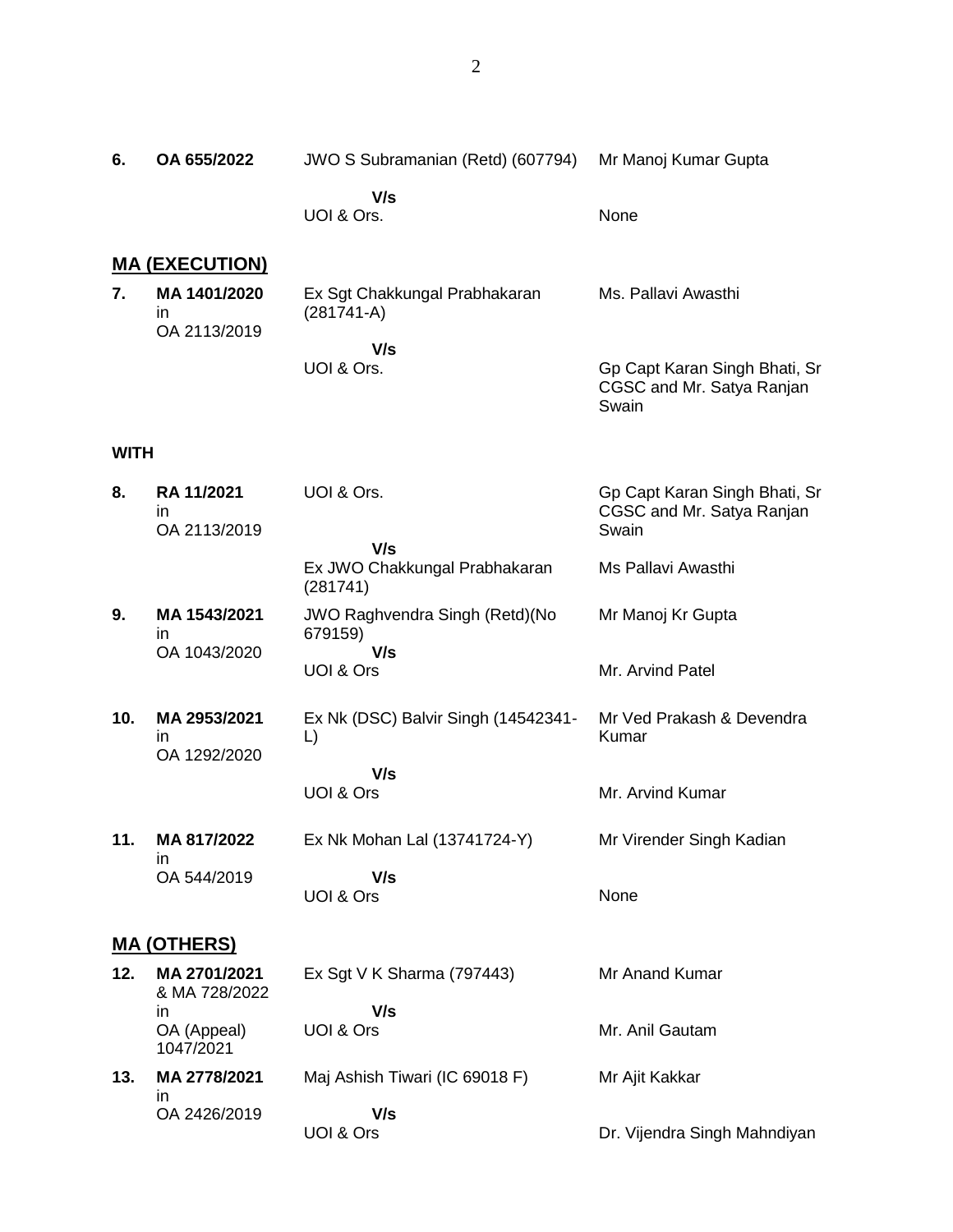**14. MA 2883/2021** in OA 1641/2018 Lt Col Jitendra Rawat (IC 61975X)  **V/s** UOI & Ors Mr Ajit Kakkar & Associates Ms. Jyotsna Kaushik **15. MA 396/2022** in OA 1543/2020 Ex Sep/DSC Gyan Singh (4070354Y)  **V/s** UOI & Ors Mr U S Maurya Mr. Satya Ranjan Swain **16. MA 818/2022** in OA 2585/2021 Nk Niraj Singh (15701456-K)  **V/s** UOI & Ors Mr Charan Singh Mr Avdhesh Kumar Singh **17. MA 844/2022** & MA 2870/2021 in OA (Appeal) 1464/2021 Ex Nk Dharmendra Singh Kushwaha (2699524-L)  **V/s** UOI & Ors Mr Ajit Kakkar & Associates Dr. Vijendra Singh Mahndiyan **18. MA 845/2022** in TA 158/2010 (WP (C) No. 995/2005) Cdr Chandra Shekhar Singh  **V/s** UOI & Ors Mr D J Singh Mr Anil Gautam **19. MA 846/2022** in OA 1486/2019 Smt Ishrat Jahan Wd/O No 14408865L Mr S S Pandey & Associates Late Ex Gnr Asif Ali  **V/s** UOI & Ors None **PART HEARD 20. OA 1928/2018** with MA 2135/2018 Ex Nk Om Prakash (No 7098910)  **V/s** UOI & Ors. Mr Virender Singh Kadian Gp Capt Karan Singh Bhati, Sr CGSC with Mr. Prabodh Kumar **WITH 21. OA 903/2019** IC-43582Y Col Ashwin Dev (Retd)  **V/s** UOI & Ors. Mr. VS Kadian Ms. Barkha Babbar

#### **WITH**

| 22. OA 983/2019<br>with MA | NO 625575B Ex MWO Brij Bihari Rai | Mr. VS Kadian |  |
|----------------------------|-----------------------------------|---------------|--|
| 1646/2019                  | V/s                               |               |  |
|                            | UOI & Ors.                        | Mr. K K Tyagi |  |

3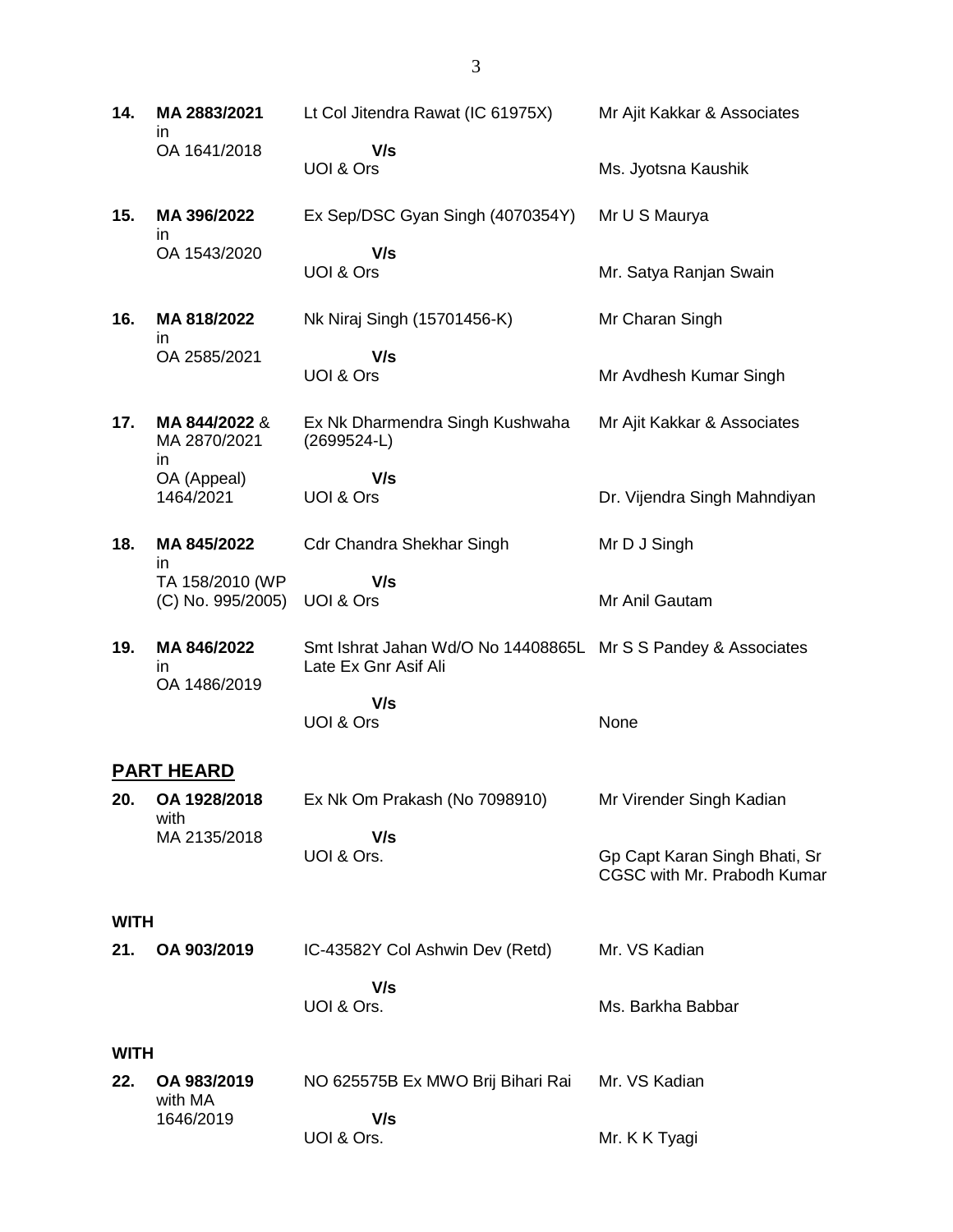| <b>WITH</b>                   |                        |                                                           |                            |  |
|-------------------------------|------------------------|-----------------------------------------------------------|----------------------------|--|
| 23.                           | OA 999/2019<br>with MA | No. 2696524-A Ex L/Nk Mohd Jabbar                         | Mr. Virender Singh Kadian  |  |
|                               | 1667/2019              | V/s<br>UOI & Ors.                                         | Mr. Neeraj, Sr. CGSC       |  |
| <b>WITH</b>                   |                        |                                                           |                            |  |
| 24.                           | OA 1064/2019<br>with   | No 137328K Ex RPO Pramod Kumar                            | Mr. VS Kadian              |  |
|                               | MA 1734/2019           | V/s<br>UOI & Ors.                                         | Ms. Jyotsna Kaushik        |  |
| <b>WITH</b>                   |                        |                                                           |                            |  |
| 25.                           | OA 1262/2019<br>with   | Nk Sanjay Sharma (Retd) (No<br>15126320 N)                | Mr Virender Singh Kadian   |  |
|                               | MA 1997/2019           | V/s<br>UOI & Ors.                                         | Mr. Prabodh Kumar          |  |
| <b>WITH</b>                   |                        |                                                           |                            |  |
| 26.                           | OA 1607/2019           | No 15471511N Ex Dfr Suhash Babu                           | Mr. VS Kadian              |  |
|                               |                        | V/s<br>UOI & Ors.                                         | Mr. Arvind Patel           |  |
| <b>WITH</b>                   |                        |                                                           |                            |  |
| 27.                           | OA 1872/2020           | IC-44887L Col Rajeev Agarwal (Retd.)                      | Mr. Rajiv Manglik          |  |
|                               |                        | V/s<br>UOI & Ors.                                         | Mr Neeraj, Sr CGSC         |  |
| <b>WITH</b>                   |                        |                                                           |                            |  |
| 28.                           | OA 788/2019            | IC-48232W Col Aseem Tandon (Retd) Ms Neela Gokhale        |                            |  |
|                               |                        | V/s<br>UOI & Ors.                                         | Mr. K K Tyagi              |  |
| <b>Pleadings Not Complete</b> |                        |                                                           |                            |  |
| 29.                           | OA 855/2021<br>with    | (14625674 W) Hav Driver (MT) Ramaz Mr R K Tripathi<br>Ali |                            |  |
|                               | MA 1998/2021           | V/s<br>UOI & Ors.                                         | Mr. Prabodh Kumar          |  |
| 30.                           | OA 2281/2021           | (MS-17324 F) Maj Yadvender Singh                          | Mr S S Pandey & Associates |  |
|                               |                        | V/s<br>UOI & Ors.                                         | Mr. Harish V Shankar       |  |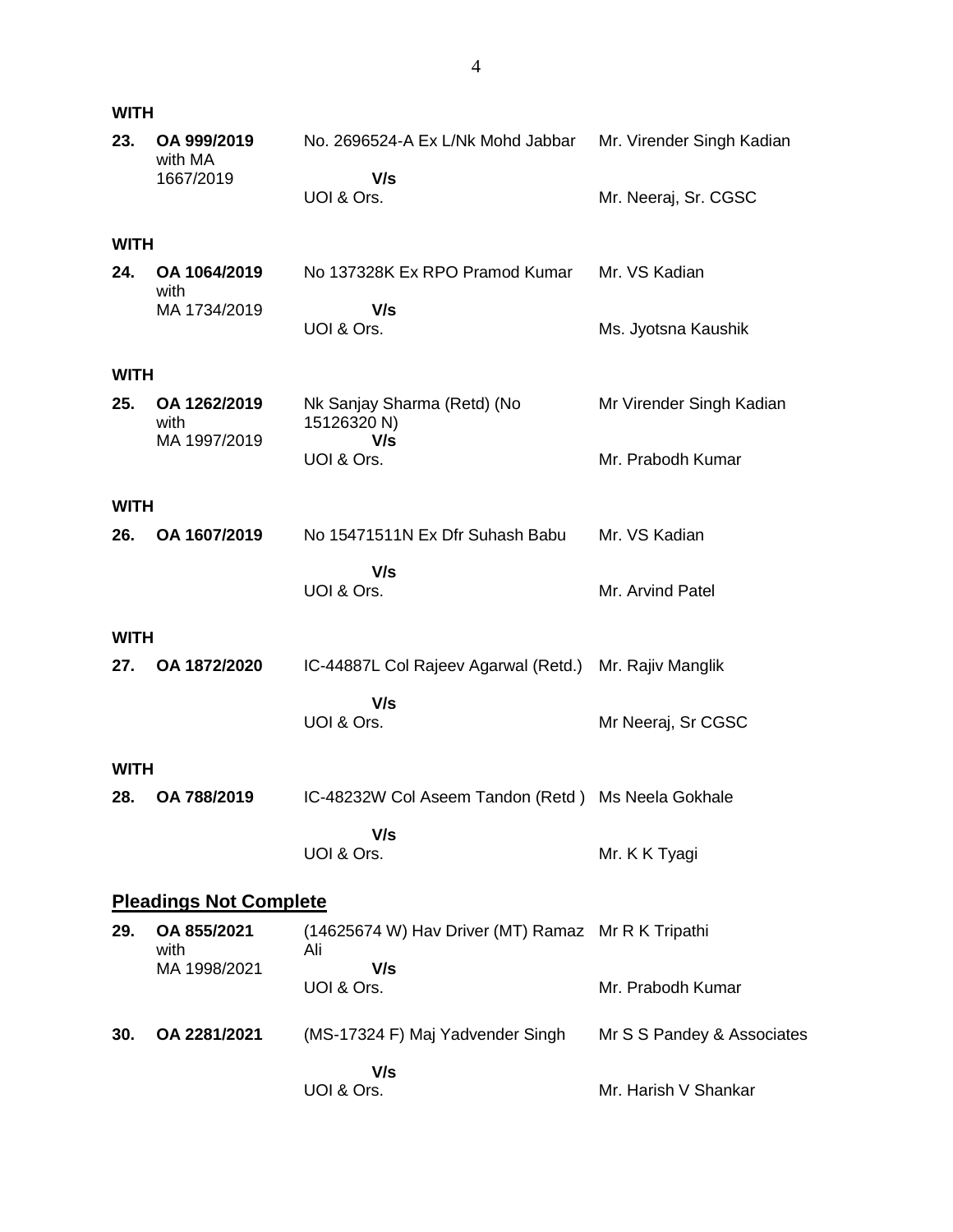| 31. | OA (Appeal)<br>2508/2021  | IC-76909M Ex Capt Amit Khatri               | Mr Anand Kumar & Akshit Anand                |  |
|-----|---------------------------|---------------------------------------------|----------------------------------------------|--|
|     |                           | V/s<br>UOI & Ors.                           | Mr. Harish V Shankar                         |  |
| 32. | OA 23/2022                | Maj Vijay Kumar (DS 12450K)                 | Mr Indra Sen Singh & Rahul<br>Vyas           |  |
|     |                           | V/s<br>UOI & Ors.                           | Gp Capt Karan Singh Bhati, Sr<br><b>CGSC</b> |  |
| 33. | OA 212/2022               | Sgt Amarendra Kumar Prakash<br>$(909600-T)$ | Mr Ranjan Kumar                              |  |
|     |                           | V/s<br>UOI & Ors.                           | Mr Harish V Shankar                          |  |
| 34. | OA 222/2022<br>with       | Lt Col Pramod Negi (IC 56904 M)             | Ms Archana Ramesh                            |  |
|     | MA 322/2022               | V/s<br>UOI & Ors.                           | Mr. Harish V Shankar                         |  |
| 35. | OA 377/2022               | <b>Cdt Vikas Yadav</b>                      | Mr Ajit Kakkar & Associates                  |  |
|     |                           | V/s<br>UOI & Ors.                           | Mr. Harish V Shankar                         |  |
|     | <b>Pleadings Complete</b> |                                             |                                              |  |
| 36. | OA 963/2021               | IC 58744W Lt Col Vishwajeet Singh           | Mr Indra Sen Singh/Kirtika<br>Chhatwal       |  |
|     |                           | V/s<br>UOI & Ors.                           | Mr. V S Tomar for R 1-3                      |  |
| 37. | OA 2053/2021<br>with      | Gp Capt V K Singh (19387) Lgs               | Mr Ajai Bhalla & Ms Shambhavi<br>Singh       |  |
|     | MA 2130/2021              | V/s<br>UOI & Ors.                           | Mr. Harish V Shankar for R-1 &<br>$3-5$      |  |
|     | <b>FOR FINAL HEARING</b>  |                                             |                                              |  |
| 38. | OA 1861/2017<br>with      | No.800965 Ex-NC(E)T Anil Kumar<br>Sharma    | Mr Yogesh Kumar                              |  |
|     | MA 1400/2017              | V/s<br>UOI & Ors.                           | Dr. Vijendra Singh Mahndiyan                 |  |
| 39. | OA 2068/2018              | IC-50864A Col Sarvesh Sharma                | Mr. SS Pandey                                |  |
|     |                           | V/s<br>UOI & Ors.                           | None                                         |  |